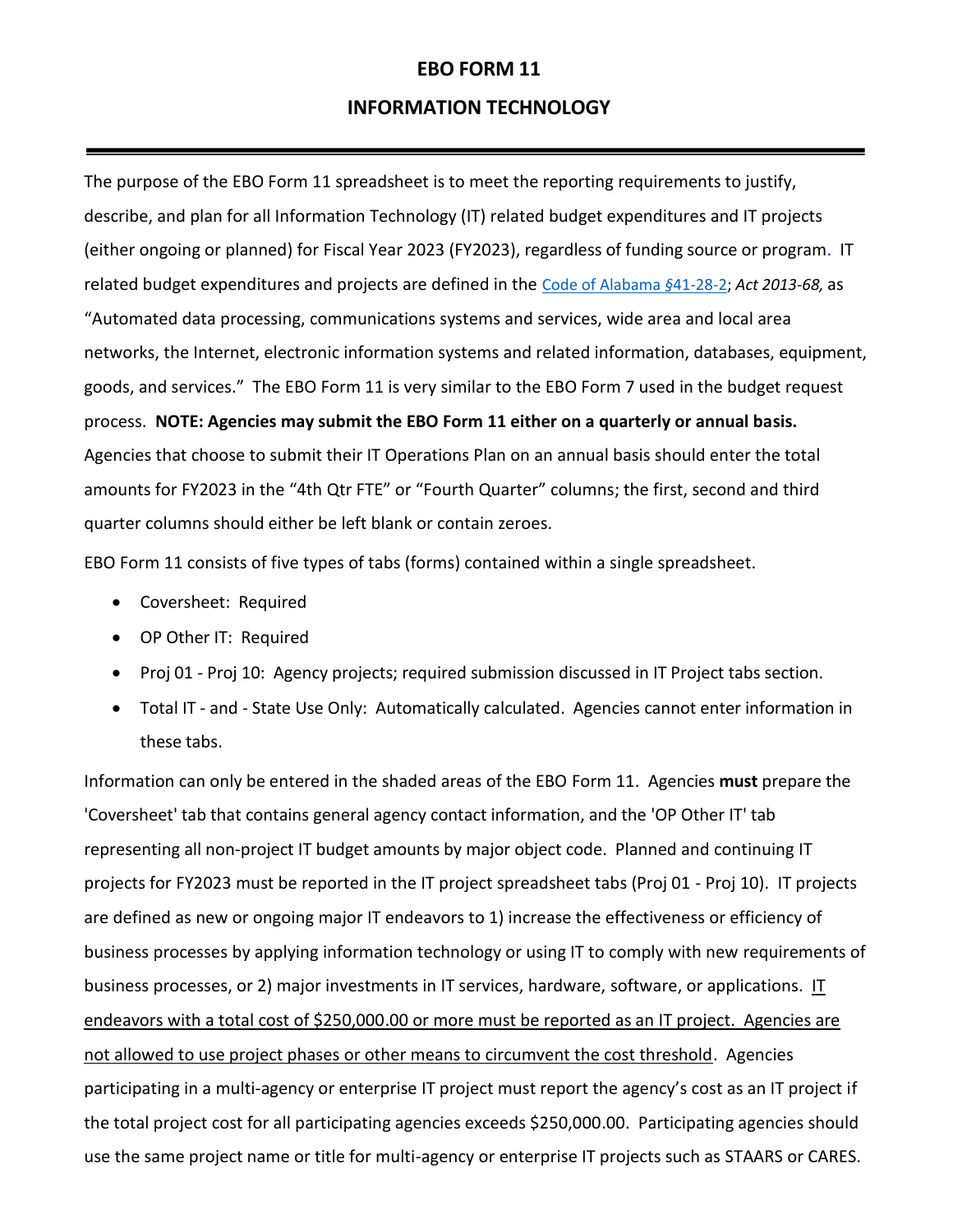All figures should be representative of the entire agency's IT amounts, and NOT just the agency's IT section. The 'Total IT' costs are reflected in the next to last tab that sums all IT costs entered in the 'OP Other IT' and 'Proj' tabs. The last tab is for OIT 'State Use Only.' Detailed instructions for the EBO Form 11 spreadsheet are described below.

**Refer all questions regarding the preparation of the EBO Form 11 or these instructions to the Office of Information Technology at [infoOIT@oit.alabama.gov.](mailto:infoOIT@oit.alabama.gov?subject=EBO%20Form%2011)** Additional information can be found in the document "EBO Form 11 Frequently Asked Questions" on the OIT website: [https://oit.alabama.gov/resources/documents/.](https://oit.alabama.gov/resources/documents/)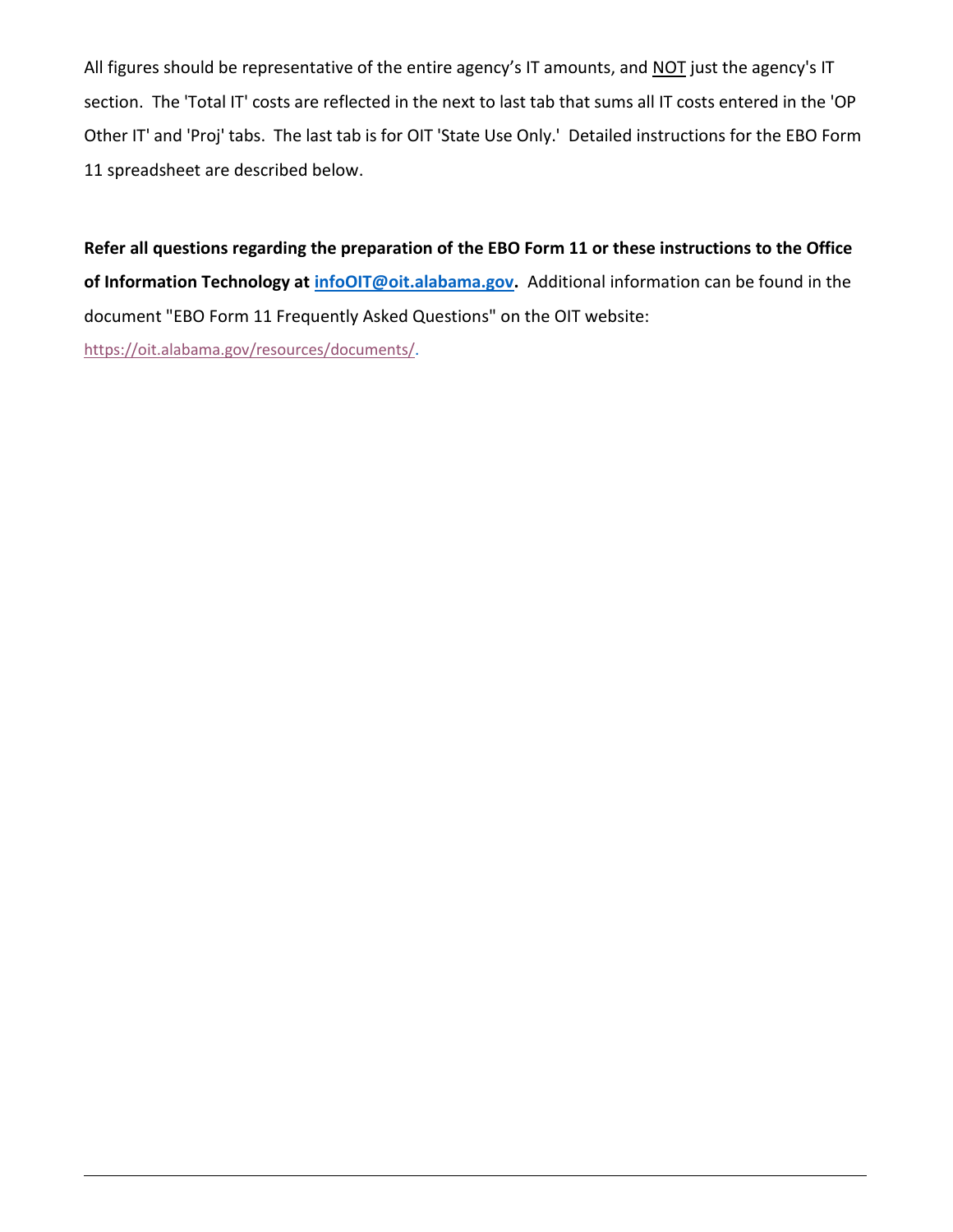# **'Coversheet' Tab**

All agencies are required to complete and submit the Coversheet.

- 1. **Agency Name -** Identify the agency name.
- 2. **STAARS Agency Code -** Identifying three-digit STAARS Agency Code (CAS Code). The STAARS Agency Code can be found as a .pdf "Department Codes (Revised 8-30-19)" on the Comptroller's website at: <https://comptroller.alabama.gov/chart-of-accounts/>
- 3. **Agency Division/Section -** Optional. A unique value up to 10 characters for an agency division/section name or an abbreviation. **NOTE:** See 'SPECIAL INSTRUCTIONS' number 3 for additional information.
- 4. **Name -** The agency's contact who can be called if there are any questions, or if clarification is needed pertaining to the submission.
- 5. **Title, Phone, E-Mail -** The agency contact's title, phone number and e-mail address.

| <b>State of Alabama</b>                    | <b>Agency IT Operations Plan</b>  |                                               | <b>Fiscal Year</b> |
|--------------------------------------------|-----------------------------------|-----------------------------------------------|--------------------|
| EBO Form 11 -<br>Information<br>Technology |                                   |                                               | 2023               |
| <b>Agency Name:</b>                        | $\mathbf 1$                       | <b>STAARS</b><br><b>Agency Code:</b>          | $\overline{2}$     |
|                                            |                                   | <b>Agency Division/Section:</b><br>(Optional) | $\mathbf{3}$       |
|                                            | <b>Agency Contact Information</b> |                                               |                    |
| Name:                                      | 4                                 |                                               |                    |
| Title:                                     | $\sqrt{5}$                        |                                               |                    |
| <b>Phone:</b>                              | 5                                 |                                               |                    |
| E-Mail:                                    | $\sqrt{5}$                        |                                               |                    |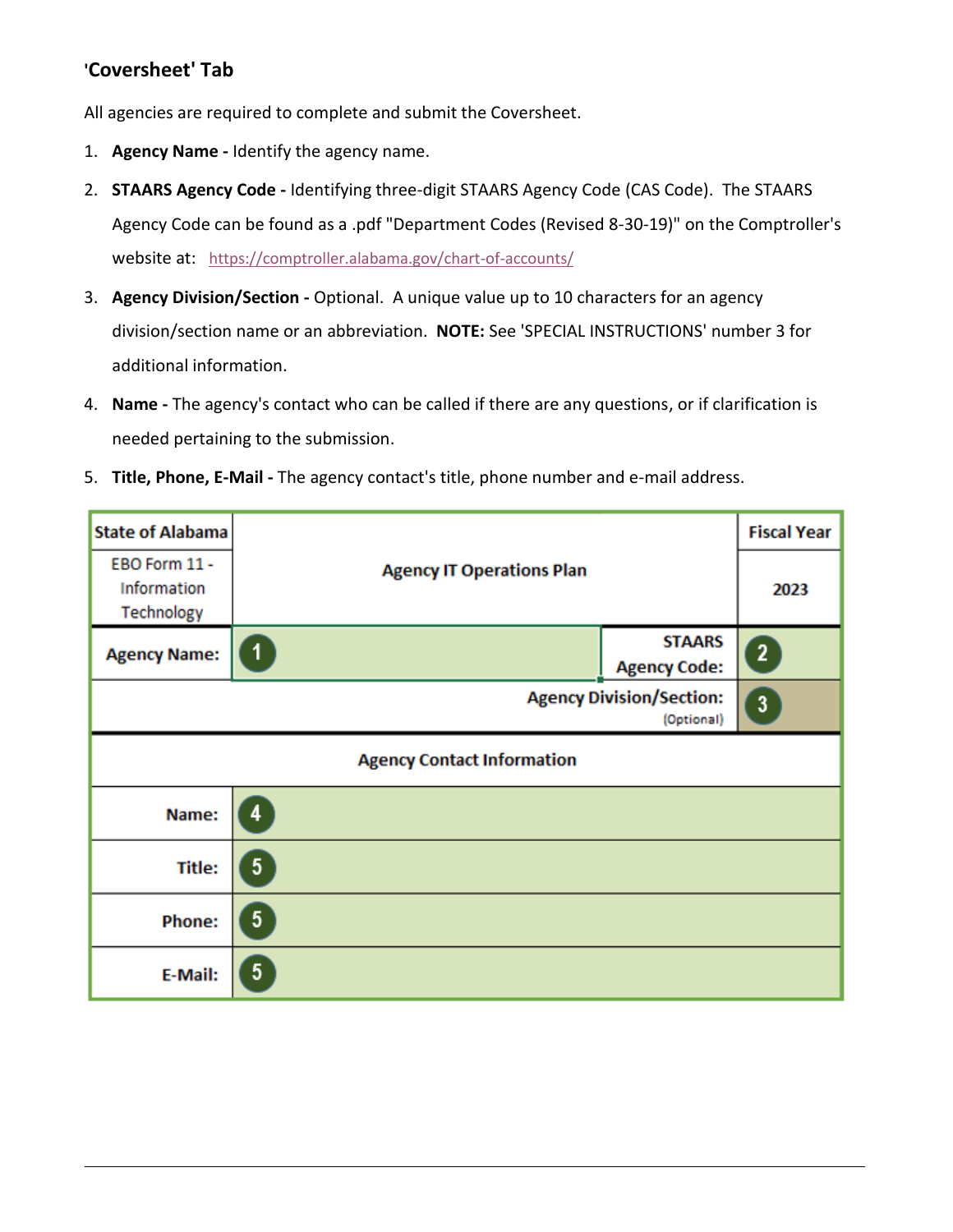## **'OP Other IT' Tab**

All agencies are required to complete and submit one 'OP Other IT' spreadsheet tab. The 'OP Other IT' represents the total Agency IT Operations Plan expenses that are **not related to IT projects** (reported separately).

- 1. Show "IT Operations Staffing" by quarter in Full Time Equivalents (FTE). An employee who works only half time during the quarter would be .50 FTE. A new, full-time employee starting work in the middle of a quarter would be counted as .50 FTE for that quarter and as 1.00 FTE for the other quarters worked. An employee working half time on maintaining the agency applications or infrastructure and half time on an IT project would be counted as .50 FTE on the total 'OP Other IT' staff and .50 FTE as part of the IT project staff for the quarter(s) worked. Show the number of IT Staff by category for each quarter (use two decimals). The "Total IT Operations Staffing" is automatically calculated. NOTE: "State Staff" is considered state employees.
	- a. Number of state staff with IT classifications. See "EBO Form 11 Frequently Asked Questions," page two, on OIT's website: <https://oit.alabama.gov/resources/documents/>).
	- b. Number of state staff without IT classifications such as "Retired State Employee" and any other classifications not specifically considered IT who are performing IT work or related functions.
	- c. Ancillary or Support state staff providing administrative support to the IT organization such as Administrative Support Assistants (ASAs), Governor appointed classifications, and any other support staff.
	- d. IT related Contractors on site or teleworking who perform IT related work or functions under contract, Memorandum of Agreement (MOA), Memorandum of Understanding (MOU), or Statement of Work (SOW) for the agency.
- 2. Please provide all IT related amounts for each quarter in FY2023. The amounts should include all funds and reflect the full agency IT related total rather than just the agency's IT section total. Any IT project submitted separately should be excluded in the amounts. Show total rounding to the nearest dollar. The submitted EBO Form 11 should reflect the total cost of voice and data networks, telephone service and internet service as well as computers, monitors, scanners printers, etc. *Do not include the cost of office space, office furniture, chairs, electricity, water, gas, cleaning, trash, and sewage for IT employees on the IT EBO forms.*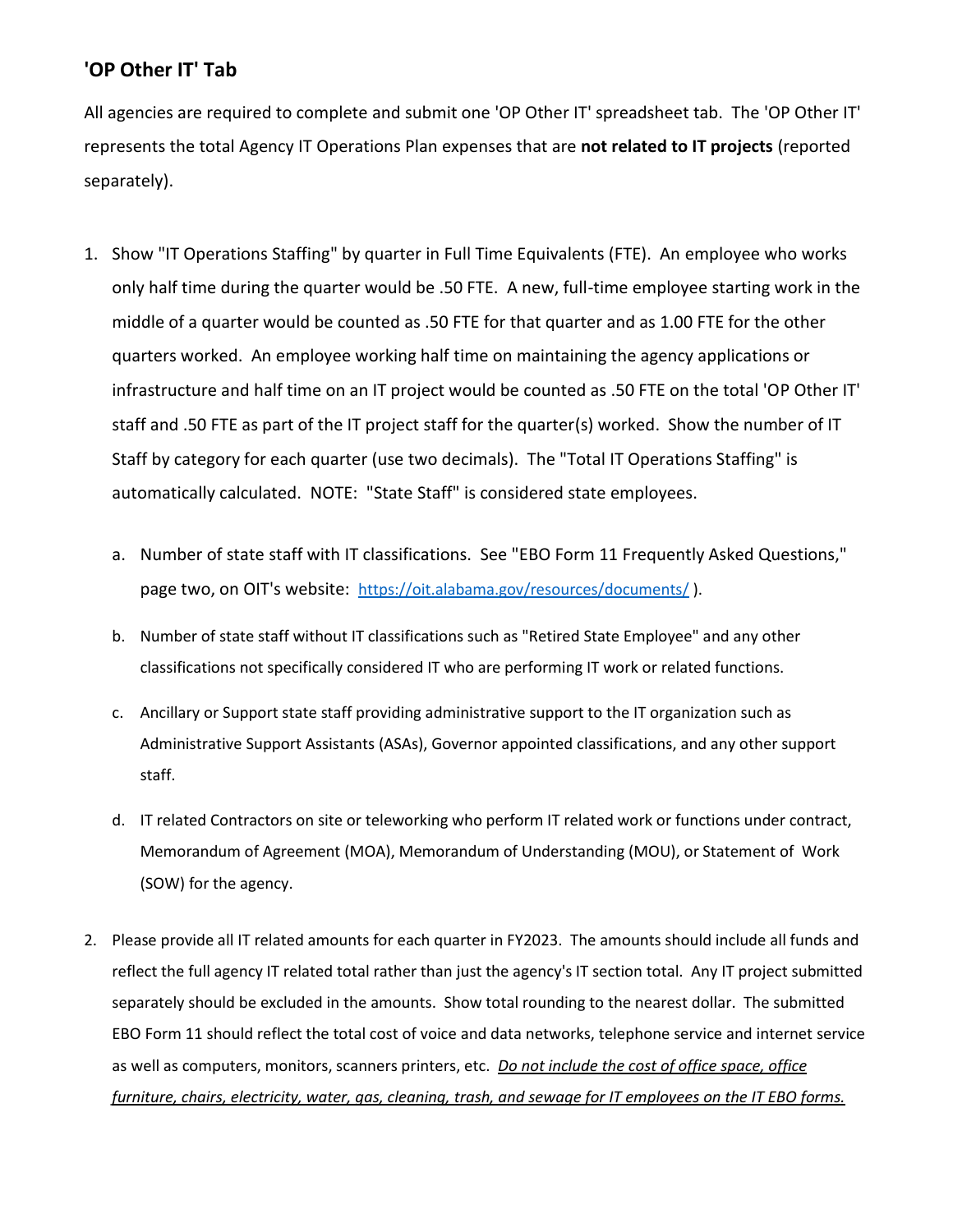| <b>State of Alabama</b>                          |                                        | <b>Agency IT Operations Plan</b>                                                                               |                               |                               |                               |                   | <b>All Other</b>           |
|--------------------------------------------------|----------------------------------------|----------------------------------------------------------------------------------------------------------------|-------------------------------|-------------------------------|-------------------------------|-------------------|----------------------------|
| EBO Form 11 -<br>Information<br>Technology       |                                        | Total Other IT Amounts - IT Amounts not related to IT Projects<br>(Excluding IT Projects Submitted Separately) |                               |                               |                               |                   | <b>Fiscal Year</b><br>2023 |
| <b>IT Operations Staffing</b><br>(Quarterly FTE) |                                        | 1st Otr FTE<br>(Two Decimals)                                                                                  | 2nd Qtr FTE<br>(Two Decimals) | 3rd Otr FTE<br>(Two Decimals) | 4th Otr FTE<br>(Two Decimals) | <b>XXXXXXX</b>    |                            |
| a.                                               | IT State Staff with IT Classifications |                                                                                                                |                               |                               |                               |                   | <b>XXXXXXX</b>             |
| b.                                               | State Staff doing IT functions         |                                                                                                                |                               |                               |                               |                   | <b>XXXXXXX</b>             |
| c.                                               | Ancillary or Support State Staff       |                                                                                                                |                               |                               |                               |                   | <b>XXXXXXX</b>             |
| <b>Contract Staff</b><br>d.                      |                                        |                                                                                                                |                               |                               |                               | <b>XXXXXXXX</b>   |                            |
| <b>Total IT Operations Staffing</b>              |                                        | 0.00                                                                                                           | 0.00                          | 0.00                          | 0.00                          | <b>XXXXXXXX</b>   |                            |
| Obj<br>Code                                      |                                        | <b>Expenditures by Object</b><br>(Whole Dollars)                                                               | First<br>Quarter              | Second<br>Quarter             | <b>Third</b><br>Quarter       | Fourth<br>Quarter | <b>Total</b>               |
|                                                  | 0100 Personnel Costs                   |                                                                                                                | 2                             |                               |                               |                   | \$                         |
|                                                  | 0200 Employee Benefits                 |                                                                                                                |                               |                               |                               |                   | \$                         |
|                                                  | 0300 Travel-In-State                   |                                                                                                                |                               |                               |                               |                   | \$                         |
|                                                  | 0400 Travel-Out-Of-State               |                                                                                                                |                               |                               |                               |                   | \$                         |
|                                                  |                                        | 0500 Repairs and Maintenance                                                                                   |                               |                               |                               |                   | Ş                          |
|                                                  | 0600 Rentals and Leases                |                                                                                                                |                               |                               |                               |                   | Ş                          |
|                                                  |                                        | 0700 Utilities and Communication                                                                               |                               |                               |                               |                   | \$                         |
|                                                  | 0800 Professional Services             |                                                                                                                |                               |                               |                               |                   | \$                         |
|                                                  |                                        | 0900 Supplies, Materials and Operating Exp                                                                     |                               |                               |                               |                   | \$                         |
|                                                  |                                        | 1000 Transportation Equipment Operations                                                                       |                               |                               |                               |                   | \$                         |
|                                                  | 1100 Grants and Benefits               |                                                                                                                |                               |                               |                               |                   | \$                         |
|                                                  | 1200 Capital Outlay                    |                                                                                                                |                               |                               |                               |                   | \$                         |
|                                                  |                                        | 1300 Transportation Equipment Purchases                                                                        |                               |                               |                               |                   | \$<br>۰                    |
|                                                  |                                        | 1400 Other Equipment Purchases                                                                                 |                               |                               |                               |                   | \$<br>۰                    |
|                                                  | 1500 Debt Service                      |                                                                                                                |                               |                               |                               |                   | \$<br>۰                    |
|                                                  | 1600 Miscellaneous                     |                                                                                                                |                               |                               |                               |                   | \$                         |
|                                                  |                                        | <b>IT Operations Total</b>                                                                                     | \$                            | - \$                          | $-$ \$                        | - 1\$<br>۰.       | -S<br>- 1                  |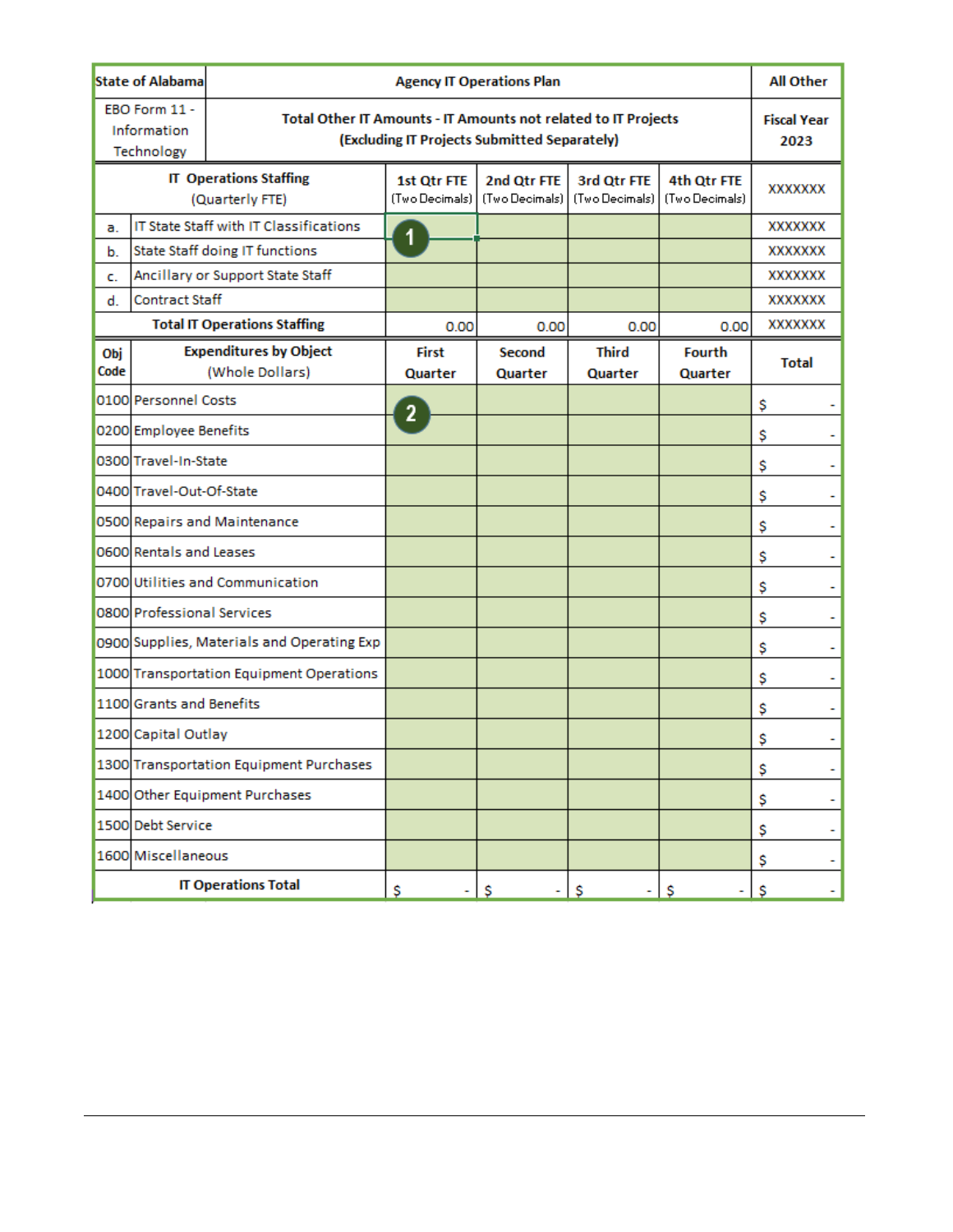# **'Proj 01' - 'Proj 10' Tabs**

The spreadsheet allows 10 IT projects. IT projects are defined as new or ongoing major IT endeavors to 1) increase the effectiveness or efficiency of business processes by applying information technology or using IT to comply with new requirements of business processes, or 2) major investments in IT services, hardware, software, or applications. IT endeavors with a total cost of \$250,000.00 or more must be reported as an IT project.

All agencies are required to complete and submit 'Proj 01' even if there are no IT projects meeting the \$250,000.00 threshold. Enter "None" or "N/A" as the Project Title/Name. In this instance, the 'Proj 02' through 'Proj 10' tabs would be left blank.

- 1. **Project Title/Name** Identify the agency's project title or name. If the agency has no projects meeting the \$250,000.00 threshold, enter "None" or "N/A".
- 2. **Start Date** (MM/DD/YYYY) **-** Date the IT project started if ongoing or continuing, or the planned start date if the IT project is new.
- 3. **Project Description -** The IT project's description or function; be as specific as possible. If the IT project is to replace 300 computers and three servers, the description could be "Acquire, configure and install 250 desktop computers, 40 laptops, 10 tablets and three database servers."
- 4. **Completion Date** (MM/DD/YYYY) **-** The planned completion date of the IT project.
- 5. **Project Priority -** The agency priority number for the specific IT project. The priority number should be from "1" through the total number of projects with "1" being the highest priority. Duplicate priority numbers are not allowed. There is only a single "1", a single "2", etc.
- 6. **Total Project Costs -** Grand total cost of the IT project. Round to the nearest whole dollar.
- 7. **Total Costs to Date** (As of 9/30/2022) **-** Total amount spent or anticipated expenditures for ongoing or continuing projects through 9/30/2022. The total project cost to date for new projects beginning FY2023 would be zero (0).
- 8. **Project Staffing (Two Decimals) -** The full-time equivalent (FTE) of staff assigned to the project by quarter. The FTE is on the IT project quarter basis. An employee working half time on the project for a full year during FY2023 would be considered .50 FTE for each quarter worked. A new full-time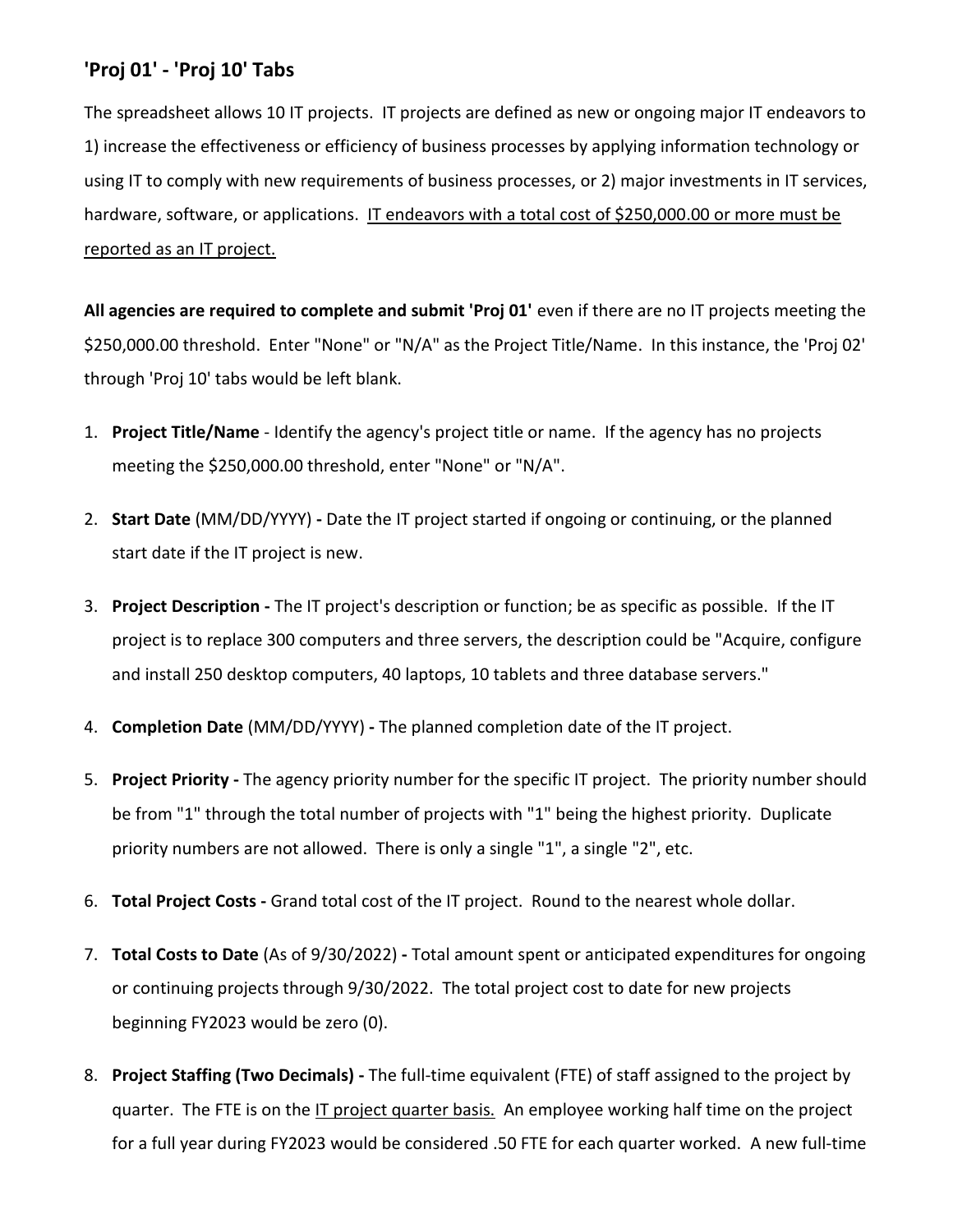employee starting work in the middle of a quarter would be counted as .50 FTE for that quarter and as 1.00 FTE for the following quarters worked. Show IT related staff included in the Operations Plan as FTE within each quarter that the employee will be assigned work on the project for the staff categories below. The quarterly "Project Staffing Totals" are automatically calculated.

- a. Number of state staff with IT classifications. (See the listing in the "EBO Form 11 Frequently Asked Questions", page two, on OIT's website at <https://oit.alabama.gov/resources/documents/>.)
- b. Number of state IT staff without IT classifications such as "Retired State Employee" and any other classifications not considered specifically IT that are performing IT work or related functions.
- c. Ancillary or Support staff who provide administrative support to the IT organization such as such as ASAs, Governor appointed classifications, and any other support staff.
- d. IT related Contractors on site or teleworking who perform IT related work or functions under contract, MOU, MOA or SOW for the agency.
- 9. **IT Project Expenditure Information -** Show the IT project's budgeted or allocated amounts by object code for each quarter in FY2023 for new and ongoing/continuing IT projects. The "Total" columns and the quarterly totals are automatically calculated. The EBO Form 11 should reflect the total cost of voice and data networks, telephone service, and internet services as well as computers, monitors, scanners, printers, etc. *Do not include the cost of office space, office furniture, chairs, electricity, water, gas, cleaning, trash, and sewage for IT personnel.*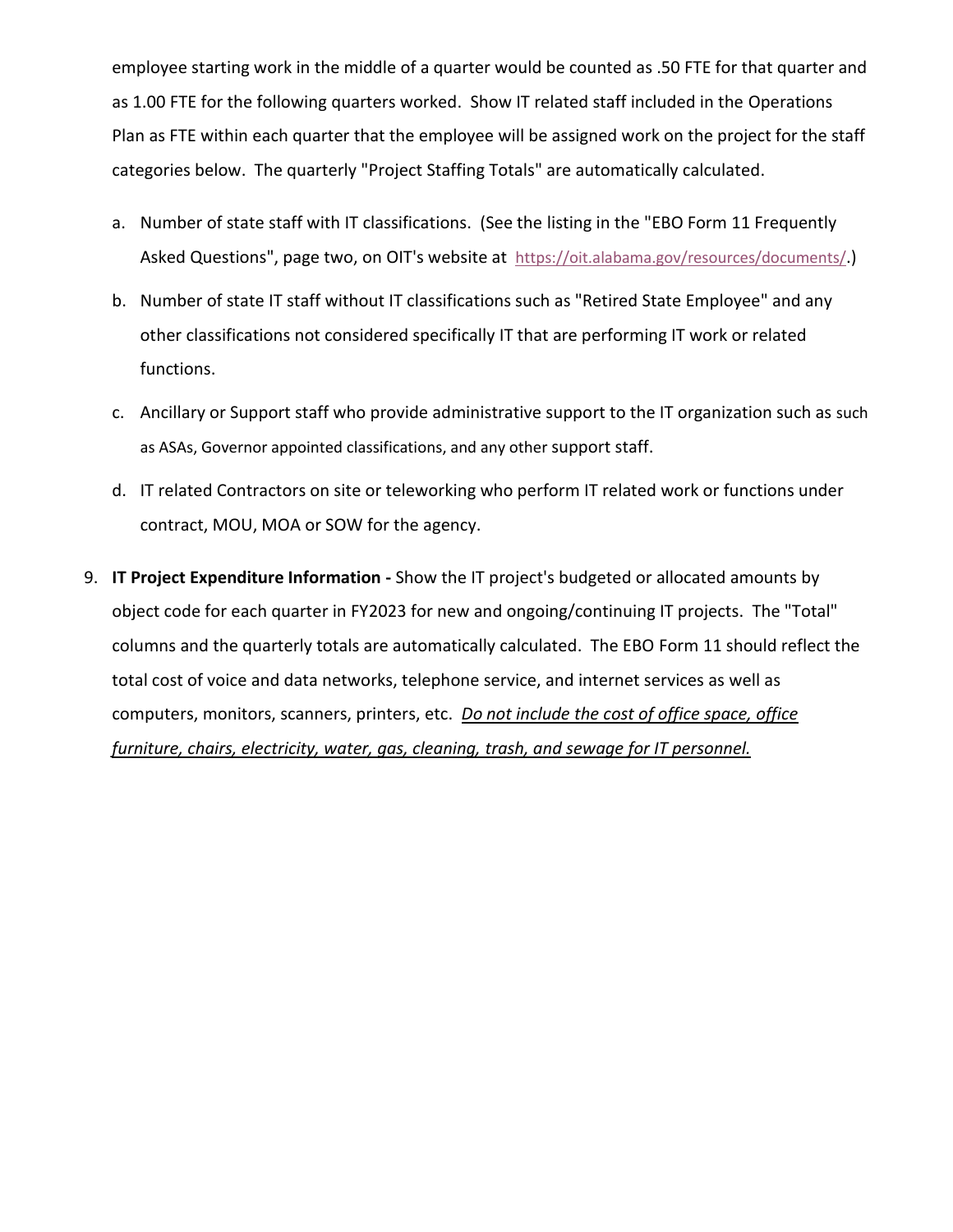| <b>State of Alabama</b>                          |                                                                 | <b>Agency IT Operations Plan</b>                                                |                                                   |                                                                   | Project 01                         |                                     |                                 |                                 |
|--------------------------------------------------|-----------------------------------------------------------------|---------------------------------------------------------------------------------|---------------------------------------------------|-------------------------------------------------------------------|------------------------------------|-------------------------------------|---------------------------------|---------------------------------|
|                                                  | EBO Form 11 -<br>Information<br>Technology                      | <b>Ongoing and Planned IT Projects</b><br>(Excluding Total OP Other IT Amounts) |                                                   |                                                                   |                                    |                                     |                                 | <b>Fiscal Year</b><br>2023      |
|                                                  | <b>IT Project Information</b>                                   |                                                                                 |                                                   |                                                                   |                                    |                                     |                                 |                                 |
| Project<br>$\vert 1 \vert$<br><b>Title/Name:</b> |                                                                 |                                                                                 |                                                   |                                                                   | <b>Start Date:</b><br>(MM/DD/YYYY) | $\mathbf{2}^{\circ}$                |                                 |                                 |
| Project<br>$\boxed{3}$<br><b>Description:</b>    |                                                                 |                                                                                 |                                                   |                                                                   |                                    | Completion<br>Date:<br>(MM/DD/YYYY) | 4                               |                                 |
|                                                  | <b>Project Priority:</b>                                        | 5 <sup>1</sup>                                                                  | <b>Total Project</b><br>Costs:<br>(Whole Dollars) | <b>Total Costs to</b><br>$\sqrt{6}$<br>Date:<br>(As of 9/30/2022) |                                    | $\boldsymbol{\hat{v}}$              |                                 |                                 |
|                                                  |                                                                 | <b>Project Staffing (Two Decimals)</b>                                          |                                                   | 1st Qtr FTE                                                       | 2nd Qtr FTE                        | 3rd Qtr FTE                         | 4th Qtr FTE                     | <b>XXXXXXX</b>                  |
| a.                                               | IT State Staff with IT Classifications                          |                                                                                 |                                                   | 8                                                                 |                                    |                                     |                                 | <b>XXXXXXX</b>                  |
| b.                                               | <b>State Staff doing IT functions</b>                           |                                                                                 |                                                   |                                                                   |                                    |                                     |                                 | <b>XXXXXXX</b>                  |
| c.                                               | Ancillary or Support State Staff                                |                                                                                 |                                                   |                                                                   |                                    |                                     |                                 | <b>XXXXXXX</b>                  |
| d.                                               | <b>Contract Staff</b>                                           |                                                                                 |                                                   |                                                                   |                                    |                                     |                                 | <b>XXXXXXX</b>                  |
|                                                  | <b>Project Staffing Totals</b>                                  |                                                                                 | 0.00                                              | 0.00                                                              | 0.00                               | 0.00                                | <b>XXXXXXX</b>                  |                                 |
|                                                  | IT Project Expenditure Information                              |                                                                                 |                                                   |                                                                   |                                    |                                     |                                 |                                 |
|                                                  | <b>Expenditures by Object</b><br>Obj<br>Code<br>(Whole Dollars) |                                                                                 |                                                   |                                                                   |                                    |                                     |                                 |                                 |
|                                                  |                                                                 |                                                                                 |                                                   | <b>First</b><br>Quarter                                           | Second<br>Quarter                  | <b>Third</b><br>Quarter             | <b>Fourth</b><br><b>Quarter</b> | <b>Total</b><br>(Whole Dollars) |
|                                                  | 0100 Personnel Costs                                            |                                                                                 |                                                   |                                                                   |                                    |                                     |                                 | \$                              |
|                                                  | 0200 Employee Benefits                                          |                                                                                 |                                                   | 9                                                                 |                                    |                                     |                                 | \$                              |
| 0300                                             | Travel-In-State                                                 |                                                                                 |                                                   |                                                                   |                                    |                                     |                                 | \$                              |
|                                                  | 0400 Travel-Out-Of-State                                        |                                                                                 |                                                   |                                                                   |                                    |                                     |                                 | \$                              |
|                                                  | 0500 Repairs and Maintenance                                    |                                                                                 |                                                   |                                                                   |                                    |                                     |                                 | \$                              |
| 0600                                             | <b>Rentals and Leases</b>                                       |                                                                                 |                                                   |                                                                   |                                    |                                     |                                 | \$                              |
|                                                  | 0700 Utilities and Communication                                |                                                                                 |                                                   |                                                                   |                                    |                                     |                                 | \$<br>۰                         |
|                                                  | 0800 Professional Services                                      |                                                                                 |                                                   |                                                                   |                                    |                                     |                                 | \$                              |
|                                                  |                                                                 |                                                                                 | 0900 Supplies, Materials and Operating Exp        |                                                                   |                                    |                                     |                                 | \$                              |
|                                                  |                                                                 |                                                                                 | 1000 Transportation Equipment Operations          |                                                                   |                                    |                                     |                                 | \$                              |
|                                                  | 1100 Grants and Benefits                                        |                                                                                 |                                                   |                                                                   |                                    |                                     |                                 | \$<br>۰                         |
|                                                  | 1200 Capital Outlay                                             |                                                                                 |                                                   |                                                                   |                                    |                                     |                                 | \$<br>۰                         |
|                                                  | 1300 Transportation Equipment Purchases                         |                                                                                 |                                                   |                                                                   |                                    |                                     |                                 | \$<br>۰                         |
|                                                  | 1400 Other Equipment Purchases                                  |                                                                                 |                                                   |                                                                   |                                    |                                     |                                 | \$<br>۰                         |
| 1500                                             | <b>Debt Service</b>                                             |                                                                                 |                                                   |                                                                   |                                    |                                     |                                 | \$                              |
|                                                  | 1600 Miscellaneous                                              |                                                                                 |                                                   |                                                                   |                                    |                                     |                                 | \$                              |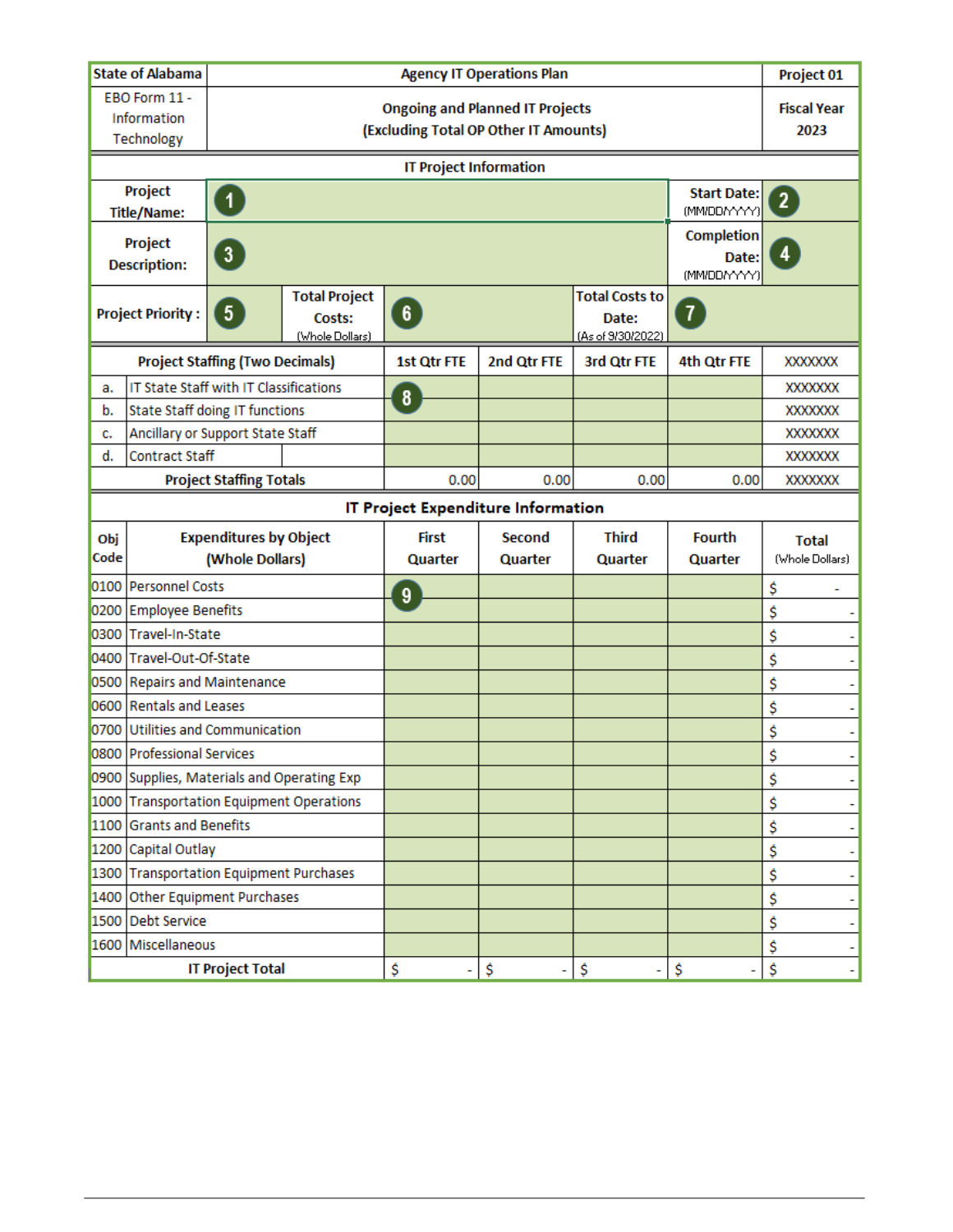### **SPECIAL INSTRUCTIONS**

- 1. Agencies with more than 10 IT projects meeting the \$250,000.00 threshold should submit multiple EBO Forms 11. The first Form 11 submitted should contain the agency total 'OP Other IT' Operations Plan amounts. All other Forms 11 submitted should have the 'Coversheet" completed and as many of the additional project spreadsheets as needed.
- 2. Agencies whose IT staff is only partially allocated to an IT Project should be specifically reported. If an IT staff person is working 25 percent of the time on an IT project and the remaining 75 percent is spent on maintaining existing applications or infrastructure, the agency should include 0.25 FTE as part of the project staff and include 0.75 FTE as part of the 'OP Other IT' staff. The total staff shown under 'OP Other IT' and in the 'Proj 01' through 'Proj 10' tabs should not exceed the total anticipated IT staff. The total IT staff for all categories is automatically calculated and shown on the 'Total IT' tab.
- 3. The "Agency Division/Section" is optional. IT budgeting is neither simple nor necessarily along organizational lines. Consequently, the "Agency Division/Section" name or abbreviation allows agencies to distribute the EBO Form 11 to the appropriate personnel or units for completion, and division/section submissions will be compiled and totaled by OIT to create the "Agency" view. Agencies must use a unique name or abbreviation (up to 10 characters) for the divisions/sections that are completing the form, and each division/section with IT expenditures would complete and submit the appropriate spreadsheets. However, the IT project priorities must be unique and unduplicated for the agency. Only one division/section can submit an IT project with the number "1" priority. It is the agency's responsibility to ensure that all divisions/sections have completed the appropriate IT spreadsheets and that there are no duplicate priority numbers. All completed EBO Forms 11 should then be gathered for submission, and the agency contact must submit all Forms 11 at the same time. Valid division/section values are below:
	- a. **One Blank or One Total -** Agencies may leave the Division/Section field blank or type in "Total" to indicate there will only be one EBO Form 11 submission for the agency with all division/sections combined.
	- b. **Multiple Division/Section Codes -** Agencies may submit one or more EBO Forms 11 with each having a different "Division/Section." All divisions/sections with any IT related budget items or